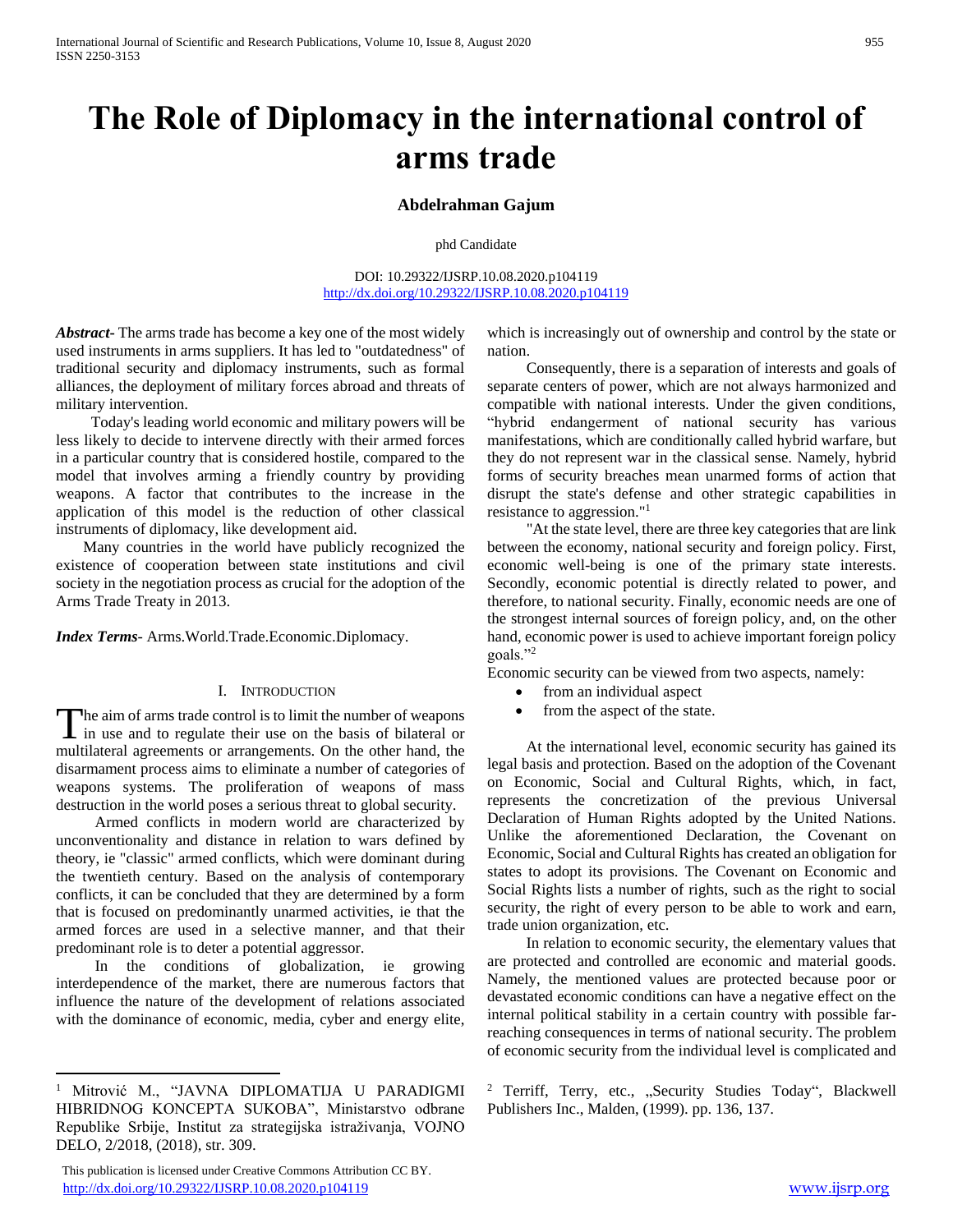increased to the level of becoming a serious security problem for individual and national security.

 The level of poverty in the countries of the so-called Third World has further raised with the departure of migrants and their families, primarily in search of work in more industrialized countries. This, on the other hand, brings about the emergence of nationalist and xenophobic activities by the domicile population towards newcomers, especially in Western European countries, due to the working middle class, which is afraid for its own existence, ie has fear of possible job loss.

 Conditions of constant political dissatisfaction and instability in the poorest parts of the world can pose a threat to the economic security of even the richest countries and communities in the world. The leading manufacturing and marketing sectors of the United States, the European Union, and Japan are fundamentally determined by the existence of trade links with a large number of developing countries.

 Economic power can be transformed into security power, including military power. Namely, it is known that weapons are paid for with money.

 The economic system of a certain state produces material goods and provides the financial means necessary for the army, whose task is to protect national security.

 The material goods on which the economic power of a certain state is based are:

- Natural Resources;
- material goods;

 $\overline{a}$ 

- intellectual or protected goods, capital and
- Human Resources.

Economic power can be defined as "a functional substrate of military power, both for offensive and defensive intentions. Economic instruments are important means of the state formed to realize its national interests. Especially in the age of interdependence with these means, economically strong states have the opportunity to influence in order to change the attitudes and behavior of other states. In practice, states most often use economic instruments to reward or punish a state, to induce it, or to force it to behave in a certain way. Countries with strong economies, in addition to the ability to strengthen the armed forces, also have a wider range of instruments for exercising influence. The growing interdependence of the international economic system provides more opportunities for the application of economic instruments that affect others, and a strong economy provides greater capacity for the successful application of these instruments." 3

Economic compulsion is a way of using state power, such as the use of force, to ensure the achievement of political goals. There is a high degree of correlation between the power of the national economy and the influence on other countries. in other words, the greater the ability to exert influence on other states, the greater the ability to defend against the imposition of influence by other states.

 Policy makers play a crucial role as representative agents or mediators. Although they are not neutral mediators, because their primary duties belong to the community, they constitute the essence of an instrument whose function is mediation between that community and the outside world.<sup>4</sup>

 There are a large number of means within foreign policy procedures that are related to the economy and that can be classified into those procedures that are applied when relations between countries are normal, and coercive economic means. Within coercive means, the most commonly used are those that can generally be called economic sanctions or embargoes.

 Professor Prvulović states that lately, economic sanctions have often been applied, as a foreign policy tool for resolving certain international issues, for various reasons (either unilaterally by individual states or regional organizations, or multilaterally by Security Council decisions).<sup>5</sup>

 The nature of economic sanctions can range from the cessation or suspension of bilateral relations imposed by one state to another, or the complete cessation of cooperation only in a specific part or suspensions by certain organizations, such as blockade or isolation of the country, sanctions on arms imports, and strategic products. , all the way to complete isolation, ie interruption of all economic communications and traffic, including cultural and sports areas, (examples are the sanctions of the international community, ie the Security Council and the EU against the Federal Republic of Yugoslavia in 1992).

 The reasons for imposing sanctions are quite different from previous examples from practice, from punishing racist laws and apartheid (South Africa), the inadmissibility of internal regulation, or an alliance with another competing force, which is declared a threat to national interests (Cuba), aggression on neighboring country (Iraq), non-acceptance of the elected president (Haiti), human rights issues (FRY). That's just part of the list. "<sup>6</sup>

"The most common political reasons are the overthrow of a government, economically when a country should be punished for its market penetration or for protecting its own production, and among the military-strategic ones to preserve the monopoly of arms production, weaken other people's military capacities and prevent sales to third countries."<sup>7</sup>

"Another type of coercive action is armed rebellion. "A rebellion is a mass action individually and according to the number of an indefinite group of people for the purpose of violently overthrowing a social or state system or for opposing a body or a measure of state power. It is a sharp form of political struggle and it occurs due to the aggravated social relations and harsh actions of the state government, and the reason for it is often some extremely unpopular measure of power. Rebellion is often called the conflict of a nationally oppressed ethnic group with the state or national community in which it lives, or even a form of resistance to imperialist and colonial politics. A rebellion is armed if its participants, all or part of it, are supplied with weapons or

<sup>&</sup>lt;sup>3</sup> Terriff, Terry, etc., "Security Studies Today", Blackwell Publishers Inc., Malden, (1999). pp. 136-148.

<sup>4</sup> Modelski, G., "A Theory of Foreign Policy", Pall Mall Press, London, (1962), pp. 4-11.

<sup>5</sup> Prvulović V., "Ekonomska diplomatija", Grmeč, Beograd, (2001)., str. 150.

This publication is licensed under Creative Commons Attribution CC BY. <http://dx.doi.org/10.29322/IJSRP.10.08.2020.p104119> [www.ijsrp.org](http://ijsrp.org/)

<sup>6</sup> Prvulović V., "Ekonomska diplomatija", Grmeč, Beograd, (2001)., str. 151.

<sup>7</sup> Stajić Lj., "Osnovi bezbednosti", Policijska akademija, Beograd, (2003), str. 190.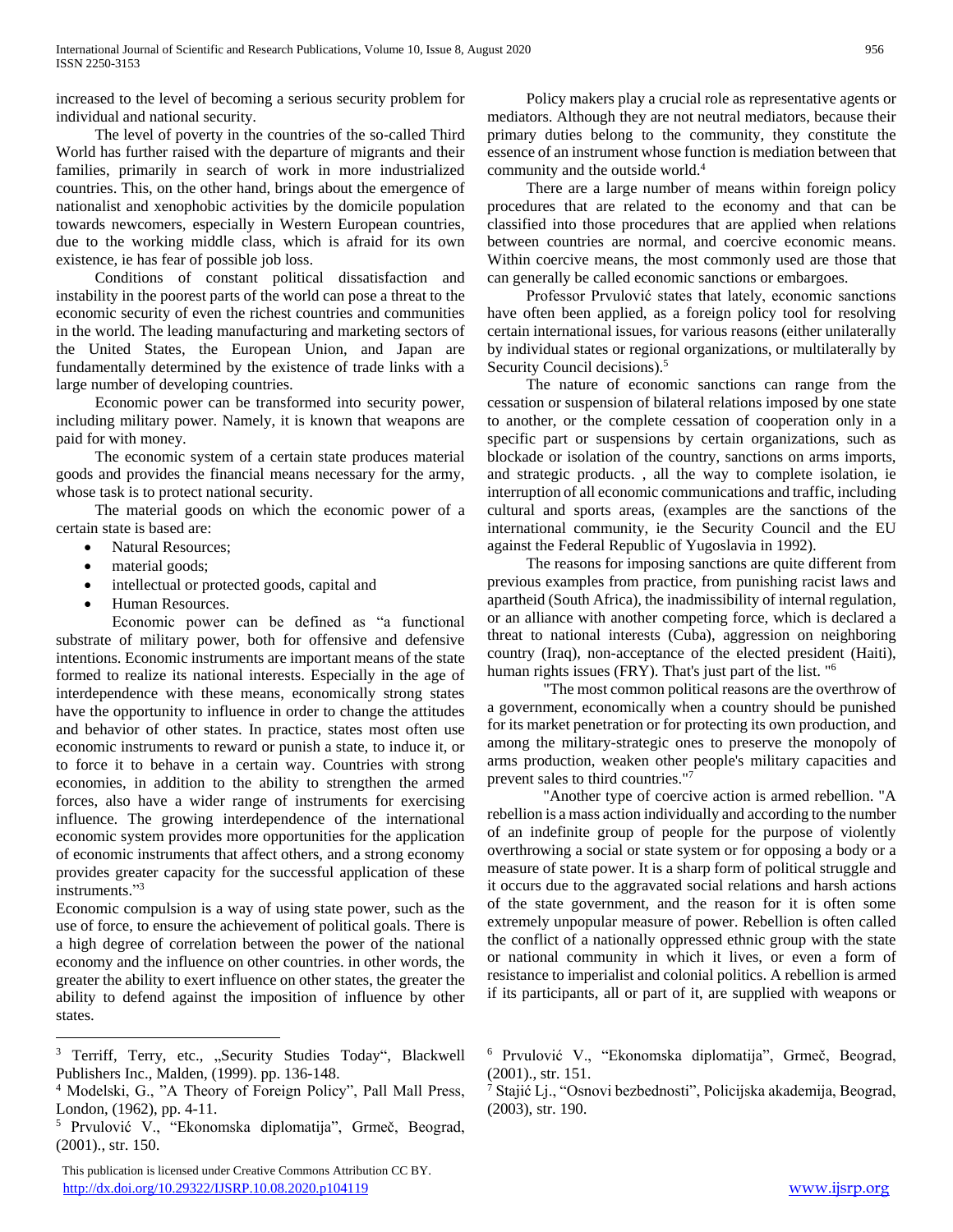weapons suitable for attack and defense. If the rebellion is led by the army, then it is a military rebellion. "<sup>8</sup>

"Civil war is an armed struggle between class, national, political or other antagonistic groups within a state, to achieve certain political and economic goals."<sup>9</sup>

Weapons or military force at the local level when it comes to the relations of certain individuals or groups towards others. cannot be completely excluded, so, in accordance with that, it is necessary to elaborate what it means to interfere in the internal affairs of a certain state, what violence is and the like. It is necessary to strive for every person on the planet to have a place to live, to harmonize relations between people, to make available to every person what is essential for a normal life: water, food, a healthy environment, energy, etc.

"In science one can find views on the relationship between foreign policy, and the defense-military component, in the view that in a period of peace, the military-defense complex contributes to foreign policy, and in a period of war it becomes foreign policy."<sup>10</sup>

Viewed through a historical prism, "weapons and military equipment were the exclusive means of soldiers who achieved political goals by force. However, in the modern age, weapons and military equipment are an exceptional instrument of diplomacy, more specifically defense diplomacy. The arms and military equipment trade is a kind of link between defense and diplomacy, which under certain conditions can be used for discreet diplomatic pressures and strengthening political influence abroad. In addition to the undoubted economic benefits from the export of weapons and military equipment, the purpose-built industry also represents a kind of link between diplomacy and the defense system. However, the trade in arms and military equipment poses a number of problems for political structures, as the interests and attitudes of the Ministry of Foreign Affairs and Defense do not always have to be identical with regard to export licenses."<sup>11</sup>

The strength of a country's armed force is what affects the degree of reputation it enjoys internationally. The strength of the armed force means the number of people, the quality of weapons, the equipment with appropriate equipment and its readiness to engage in achieving the set tasks and goals. During the so-called Cold War, the United States, within the doctrines of deterrence and containment, introduced huge changes in the previous understanding of the concept of war, that is, it created a concept called "projection of forces on distant battlefields".

The Soviet Union also used military force to conduct foreign policy, resulting in the so-called arms race between the Soviet Union and the United States during the decades of the twentieth century.

At the beginning of the 1990s, the so-called Eastern Bloc led by the Soviet Union was overthrown, that is, it disappeared, so the North Atlantic Alliance or NATO led by the United States of America survived on the historical scene. In that way, an

 $\overline{a}$ 

imbalance was established in terms of military forces, which characterized the period of the Cold War, which led to the intensification of military interventions in the practice of modern international relations.

The goal of these military interventions was not related to the occupation and de facto control of a certain territory, but the goal was to impose "own political concepts, ensure vital national interests, support endangered political regimes, secure markets for own industry, protect and control energy and raw material supply routes." maintaining a military presence in important regions and more. Within military interventions, diplomacy has a significant place. It has an obligation to prepare political and legal conditions suitable to justify military intervention, in accordance with the foreign policy of the great powers. "<sup>12</sup>

In addition to classical diplomacy, various forms of diplomatic methods are used, such as secret diplomacy, diplomacy of pressure by military, political and economic means, and numerous others. War and diplomacy have certain specifics. The activities of diplomacy are primarily realized through protocol flows, with the necessary consideration of the partner side and the third party, with refined and sophisticated forms of communicating certain political views of the leadership of a certain state. War, on the other hand, represents a kind of test of power and means direct opposition of the opponent in order to impose one's own will by using military force.

War, in the essential sense, represents a kind of antithesis to diplomacy. However, both of these forms of manifestation of the political will of the state and its attitude towards foreign countries have the same final goal, ie both forms have the goal of imposing their own political will on the opposite side. The logic of war and the logic of diplomacy are in essence opposed, but they are harmonized to the extent that they both serve the realization of the foreign policy goals of a certain state. War achieves those goals that could not be achieved through diplomacy, and is pursued as long as their purpose exists. When war loses its purpose, then diplomacy is put into function again, which ends the war and establishes a status that satisfies the needs of the foreign policy of a certain state.

The emergence of nuclear weapons had a certain impact on diplomacy, ie the need for communication and avoidance of conflict situations in relations between the blocs that existed during the Cold War. The United Nations was formed, with a similar task as the League of Nations, but, unlike the League of Nations, the Charter of the United Nations, which brought together all countries of the world under its auspices, defined the active engagement of the United Nations in case of violations of its provisions. respect for the influence of great powers on international relations.

The Vienna Convention on Diplomatic Rights and Immunities, which is a kind of documentation of diplomatic law

<sup>8</sup> Mijalković, Saša V., "Nacionalna bezbednost", Kriminalističkopolicijska akademija, Beograd, (2009), str. 210-211.

<sup>9</sup> Mijalković, Saša V., "Nacionalna bezbednost", Kriminalističkopolicijska akademija, Beograd, (2009), str. 213

<sup>&</sup>lt;sup>10</sup> Gavranov, V., Stojković M., "Međunarodni odnosi i spoljna politika Jugoslavije", Savremena administracija, Beograd, (1972)., str. 290-291.

<sup>11</sup> Stefanović-Štambuk J., "Diplomatija u međunarodnim odnosima", FPN i Čigoja, Beograd, (2008)., str. 29.

<sup>&</sup>lt;sup>12</sup> Freeman W. Chas Jr: Arts of Power - Statecraft and Diplomacy, United States Institute of Peace Press, Washington, D.C., (2002). pp. 79-81.